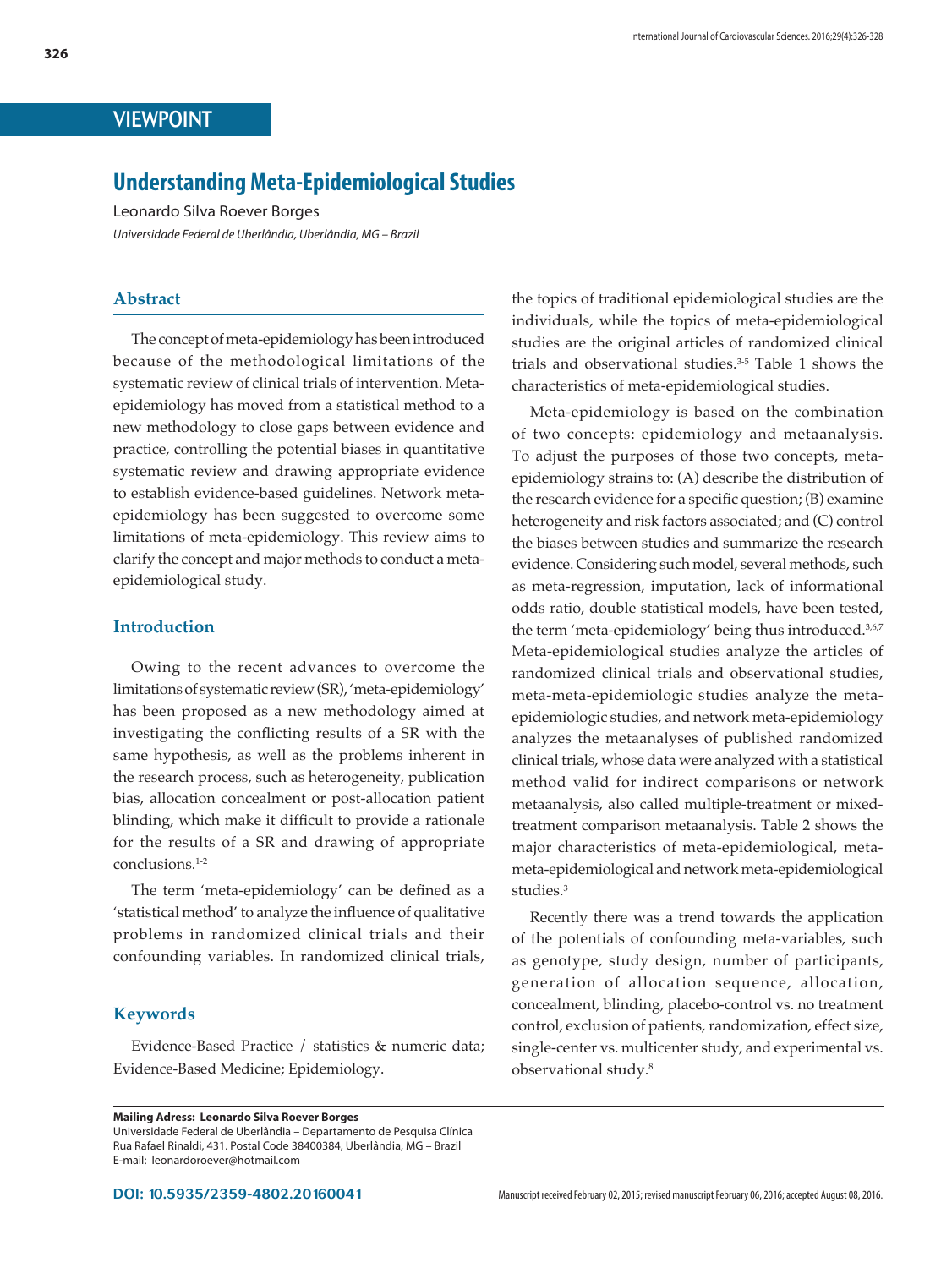# **Table 1**

| Table T<br>Characteristics of meta-epidemiological studies |                                                                  |
|------------------------------------------------------------|------------------------------------------------------------------|
| Unit of analysis                                           | Metaanalysis                                                     |
| <b>Statistics</b>                                          | Mainly metaanalysis or logistic regression                       |
| Comparison of interventions                                | Assess the effects of the research design, not the interventions |
| Assessment of quality                                      | Not necessarily part of the design                               |
| Viability                                                  | Requires statistics for its definition                           |
| Target public                                              | Researchers, professors and scientists                           |

#### **Table 2**

**Characteristics of meta-epidemiology, meta-meta-epidemiology and network meta-epidemiology**

|                                                                                                                 | Meta-epidemiology                                                                                                                                                                                             | Meta-meta-epidemiology                                                                                                             | Network meta-epidemiology                                                                                                                                                                             |
|-----------------------------------------------------------------------------------------------------------------|---------------------------------------------------------------------------------------------------------------------------------------------------------------------------------------------------------------|------------------------------------------------------------------------------------------------------------------------------------|-------------------------------------------------------------------------------------------------------------------------------------------------------------------------------------------------------|
| Data sources                                                                                                    | • MA studies of RCT                                                                                                                                                                                           | • M-epi studies combined<br>into a harmonized dataset<br>without overlap between<br>MAs                                            | • Network MA                                                                                                                                                                                          |
| <b>Restrictions</b>                                                                                             | Informative MAs must<br>$\bullet$<br>include at least one trial with<br>and without the risk factor<br>of interest                                                                                            | • Different M-epi studies<br>should investigate several<br>sets of risk factors,<br>potentially assessed with<br>different methods | • Eligible networks should<br>include more trials than<br>interventions                                                                                                                               |
| Assessment of risk factors<br>related to the trial level                                                        | Re-assessment from<br>individual trial reports or<br>reliance on assessment from<br>each selected MA                                                                                                          | Assessment from each<br>M-epi study                                                                                                | • Re-assessment from<br>individual trial reports or<br>reliance on assessment from<br>each selected network MA                                                                                        |
| Assumption regarding<br>direction of bias                                                                       | In active-inactive comparisons, a risk factor is not expected to<br>٠<br>favor the inactive comparator<br>In active-active comparisons, an assumption regarding direction<br>$\bullet$<br>of bias is required |                                                                                                                                    | • In star-shaped networks,<br>a risk factor is expected<br>not to favor the common<br>comparator<br>• In networks with closed-<br>loops, an assumption<br>regarding direction of bias is<br>necessary |
| Estimation of the impact of<br>risk factors on intervention<br>effect estimates                                 | Effect estimates are compared between trials with and without<br>$\bullet$<br>the risk factor within each MA; the significant impact of the risk<br>factor is estimated across all MAs                        |                                                                                                                                    | • Effect estimates are<br>compared between trials<br>with and without the risk<br>factor within each network;<br>the mean impact of the risk<br>factor is estimated across all<br>networks            |
| Assumption regarding<br>exchangeability of the<br>impact of risk factors<br>on intervention effect<br>estimates | Between trials within MAs, and between MAs<br>$\bullet$                                                                                                                                                       |                                                                                                                                    | Between trials within<br>networks, and between<br>network MAs                                                                                                                                         |

*\* MA: metaanalysis; RCT: randomized clinical trial; M-epi: meta-epidemiological.*